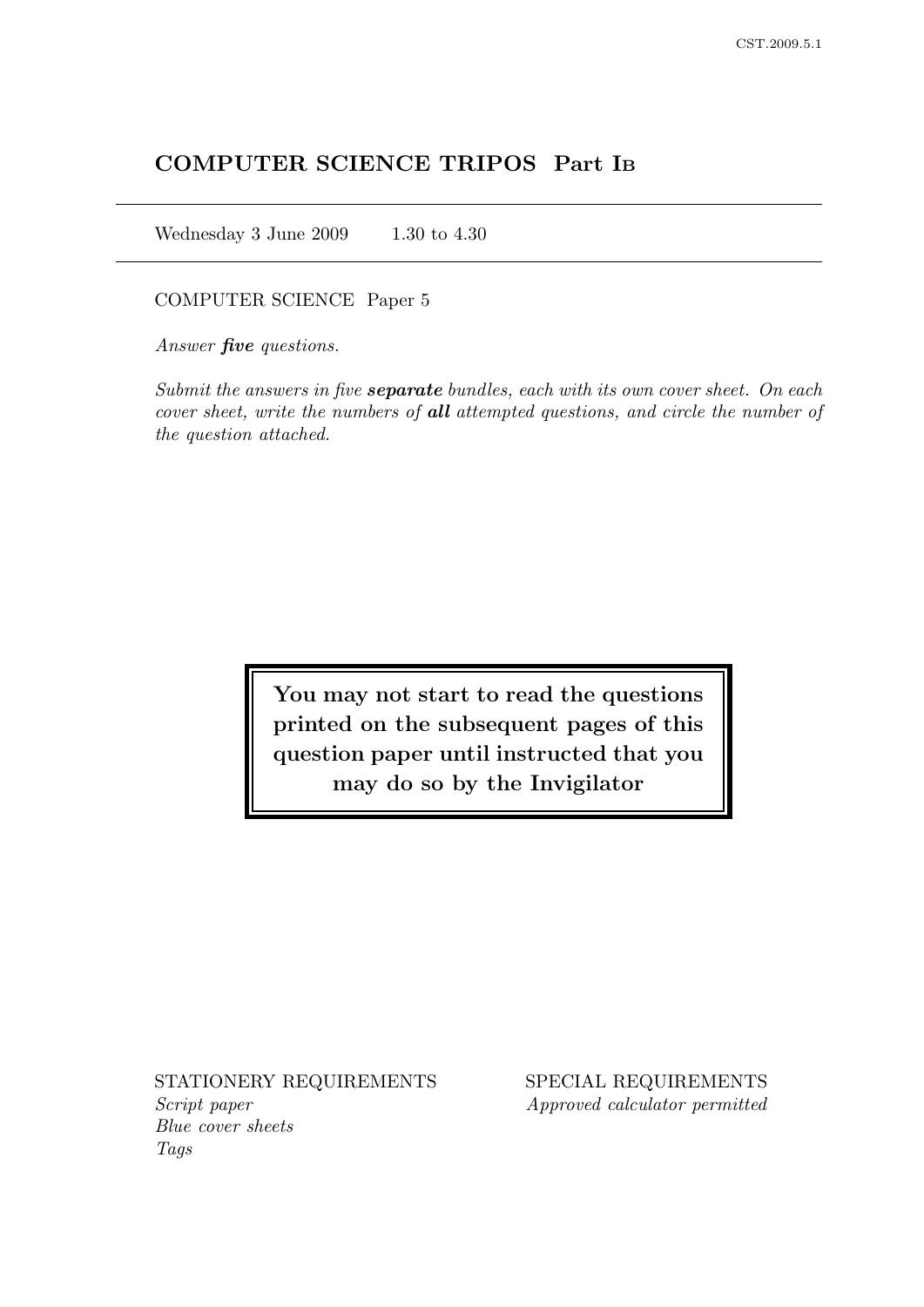### 1 Compiler Construction

- (a) Give two reasons why a compiler is typically broken down into passes (or phases) and indicate a typical set of passes and the data structures passed between them. [4 marks]
- (b) Explain one way in which the process of compiling a Java applet, to be stored on a web page and run within many browsers, might differ from that of compiling an application and running it multiple times on a single machine.

[2 marks]

- (c) Explain the difference between a file containing textual assembly code and a file containing an object module. Indicate the essential structure of an object file, for example ELF, highlighting the purpose of each section. Give assemblylevel or C-level code that produces entries in each of these sections. [7 marks]
- $(d)$  Explain the actions of a *linker*, the role of libraries and what makes certain object files directly executable. [4 marks]
- $(e)$  Explain the difference between *static* and *dynamic linking* giving one advantage of each. Which is most appropriate for an applet stored on a web site to be loaded into a browser? [3 marks]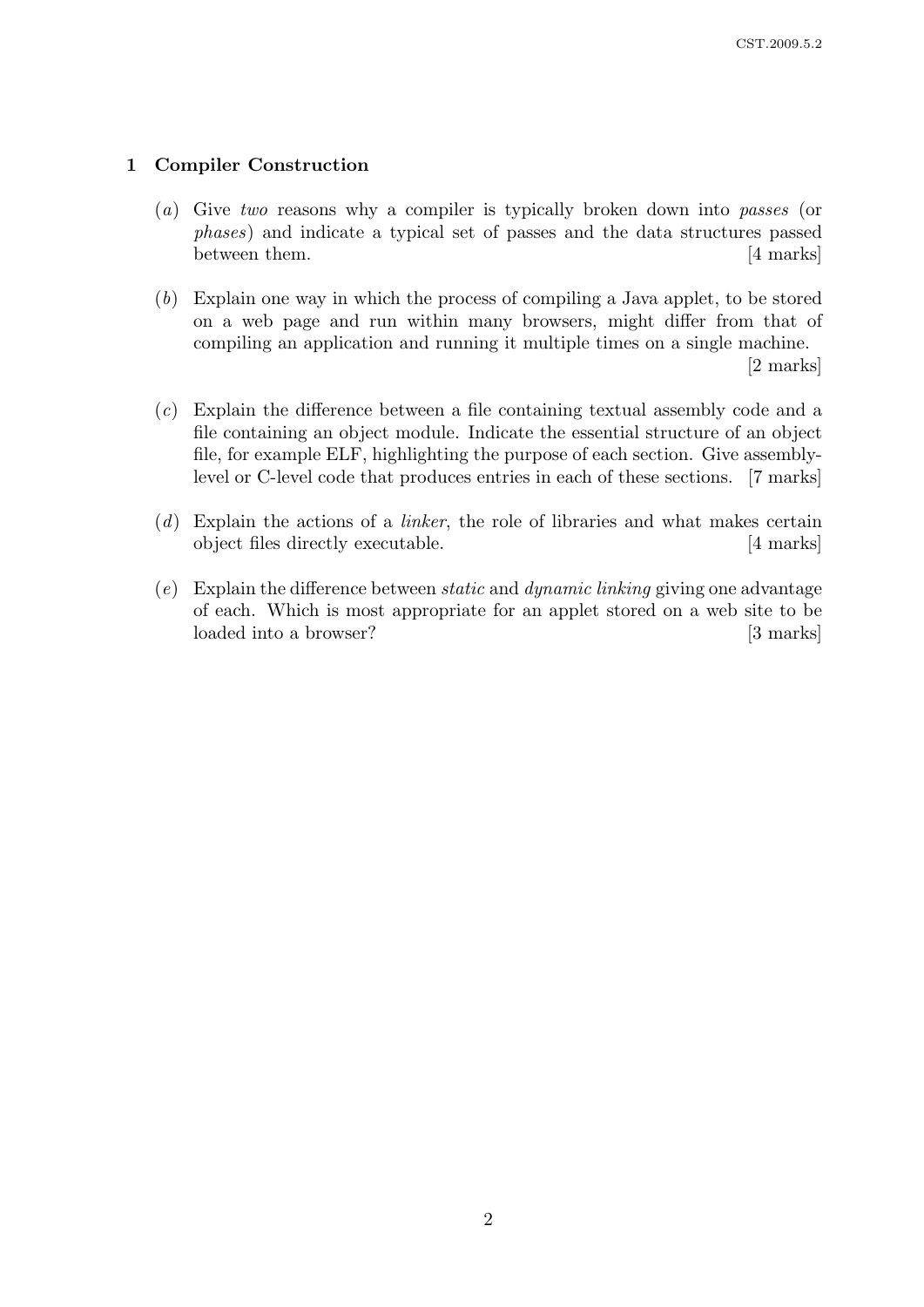## 2 Compiler Construction

Consider an ML-like language in which the set of values includes functions and these functions may have nested definitions.

- (a) Explain how a function value may be represented at run-time, both in a syntaxtree interpreter and in compiled code. What is the importance of the word "nested" above? [3 marks]
- (b) Give an example program that gives different results in static and dynamic scoping. In each case, explain how an interpreter or compiled code might perform function application. [3 marks]
- (c) Considering only static scoping from now on, explain what restrictions are necessary to implement function values without using an auxiliary heap. Explain the notions of static and dynamic chains, giving an example of a situation in which they differ (i.e. reference to the wrong one would access the wrong variable). Illustrate how updating (by assignment to) a free variable can be implemented. [5 marks]
- (d) Give an alternative heap-based implementation for function values when the restrictions in part  $(c)$  do not hold. Explain how free variables (and particularly their update) can now be implemented. [4 marks]
- (e) Java normally holds local variables in stack frames and instance variables on the heap. Consider a Java-like language with nested classes, and a possible program of the form:

```
class C {
  int f(int x)
   { class D { int addx(int y) { return x+y; }
               void updtx(int y) { x = y; }
              }
     ...
   }
};
```
Explain a possible implementation of such nested classes based on your answers above; also give and justify a restriction on methods like updtx that eases the cost of implementation. [5 marks]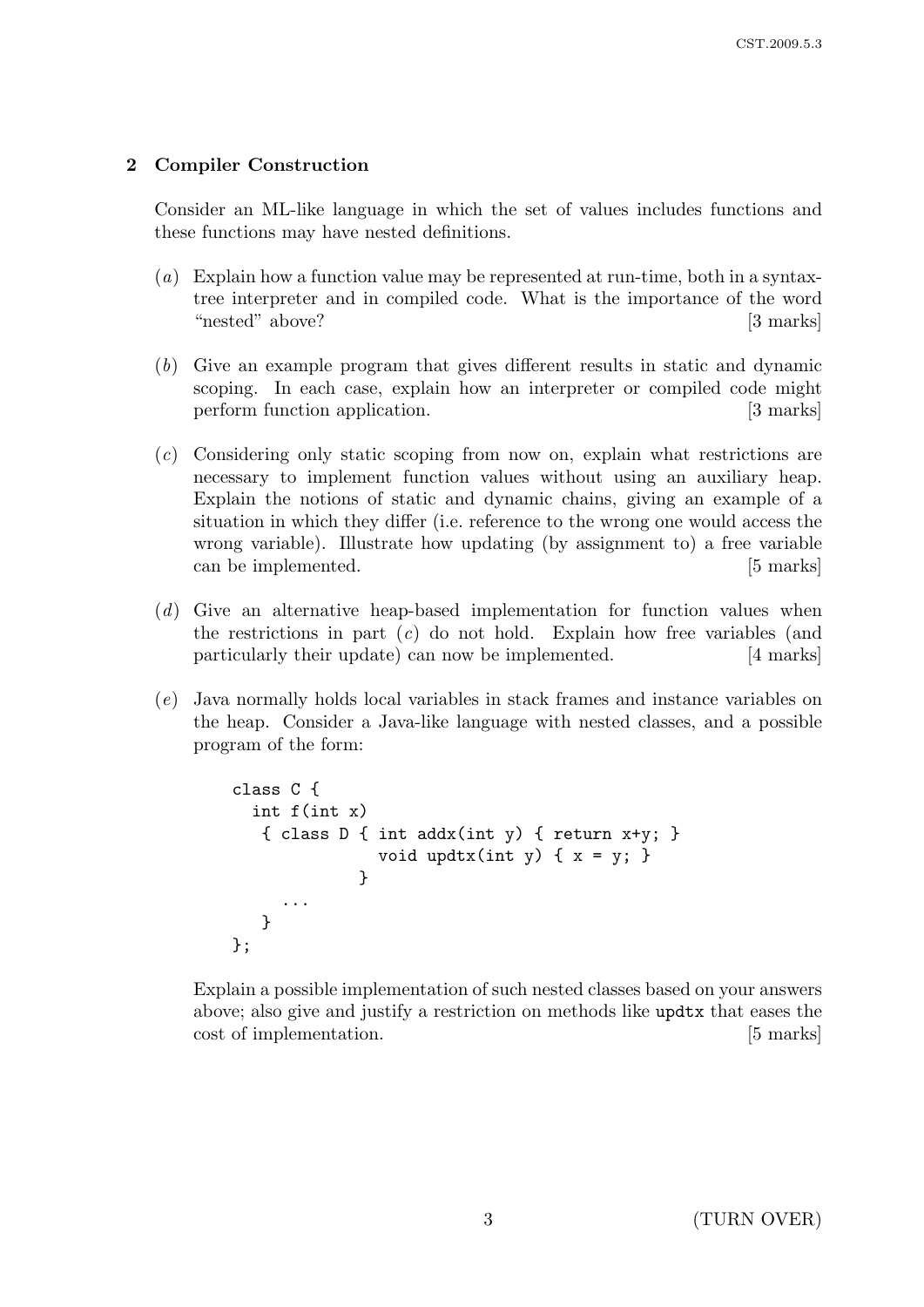## 3 Computer Design

- (a) Why are control-flow machines sensitive to memory access latency? [4 marks]
- (b) What statistical properties of data access patterns do caches exploit to reduce memory access latency? [4 marks]
- (c) What cache line replacement policies might be used for set-associative and direct-mapped caches? [4 marks]

|  | $(d)$ What are two write-back policies for a cache? | [4 marks] |
|--|-----------------------------------------------------|-----------|
|--|-----------------------------------------------------|-----------|

(e) What does a snoopy cache do in a dual-core machine? [4 marks]

## 4 Computer Design

- (a) For a MIPS-32 processor executing a jump to subroutine, how are state and control passed between the function and the caller? Indicate what state is passed, but details of particular register numbers are not required. [5 marks]
- (b) On the MIPS-32 processor the flow of control can be changed using branch or jump instructions, or by three other mechanisms. What are the three other mechanisms for changing the flow of control and what are they used for?

[6 marks]

- (c) What is a control hazard and what hardware and software techniques can be used to resolve control hazards? [5 marks]
- (d) Some instruction sets make all instructions conditional (e.g. the ARM) or have conditional move instructions (e.g. IA32). How can these conditional instructions be used to avoid control hazards? [4 marks]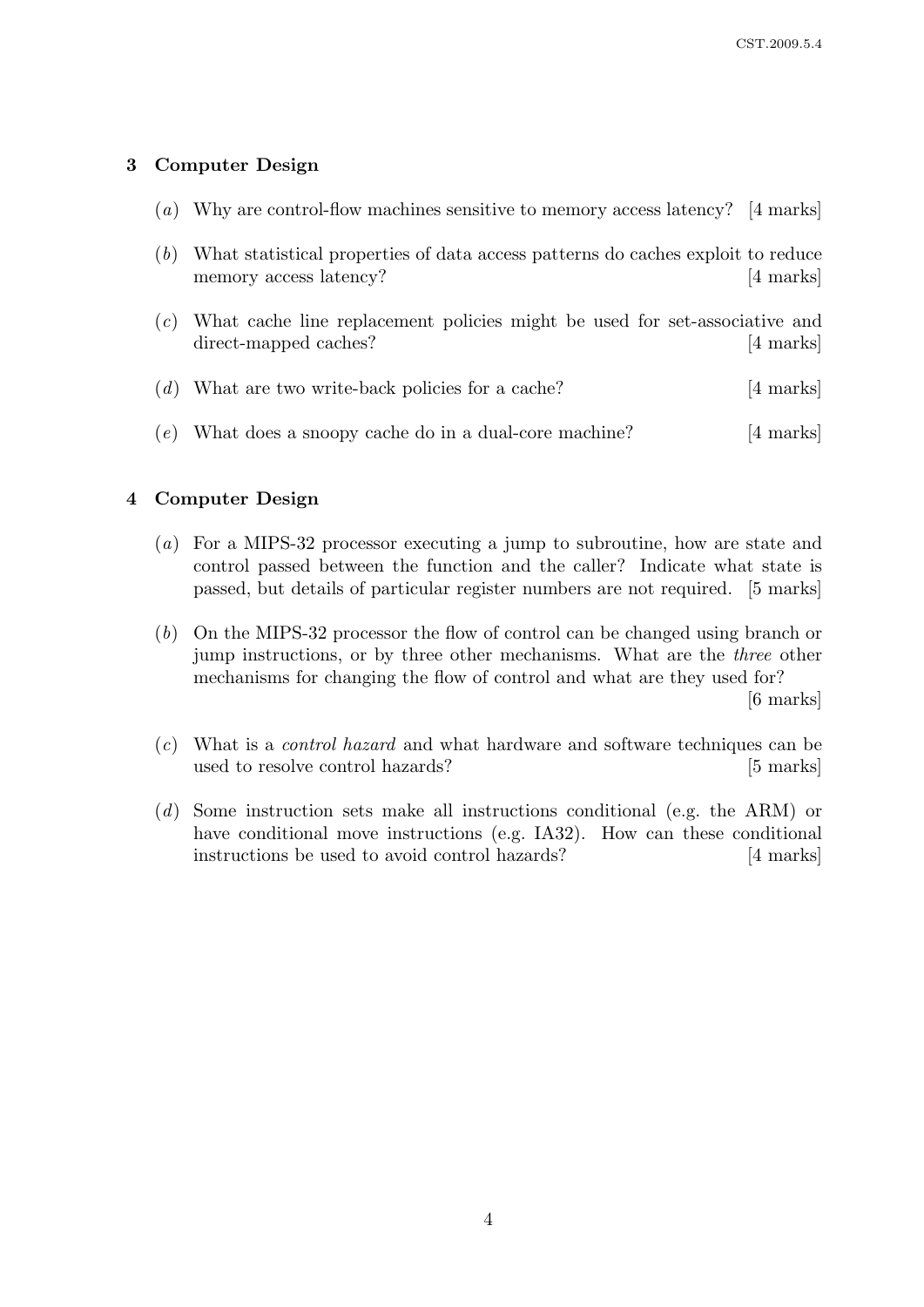### 5 Concurrent Systems and Applications

- (a) Reflection.
	- $(i)$  Give Java code fragments demonstrating two different ways of obtaining a Class object that describes an array of java.lang.Strings. [2 marks]
	- $(ii)$  Given an object x, write a Java expression that uses reflection to create a new object of the same datatype as x. [2 marks]
	- (iii) The clone() method creates an exact copy of an object, including all of its fields. Briefly describe how you might implement this functionality using reflection, ignoring inherited fields. Assume that the object is not an array, has a zero-argument constructor, and contains only primitive fields. (You need not give code for an actual complete implementation.) [4 marks]
- (b) Generics.
	- (i) Suppose a class B is a subclass of A. Is the class  $Set < B$  a subclass of Set<A>? Explain why or why not, with regard to type safety. [2 marks]
	- $(ii)$  The default clone method returns an Object that must be cast to the correct type. Using generics, give a declaration of a static myclone method that takes a single argument of any type and returns an object of the same type. [2 marks]
	- (*iii*) The Contraster interface is used to compare two objects. Its declaration is:

```
interface Contraster<T> {
 boolean greaterThan(T obj1, T obj2);
}
```
Suppose we want to declare a class SortedList<E> whose constructor takes a single Contraster argument that will be used to compare its elements. Give a declaration for the constructor that permits the choice of contraster implementation to be as general as possible, and explain your reasoning. [4 marks]

(c) Reference objects.

The get() method of the PhantomReference class always returns null. Why is this so, and why must a PhantomReference always be used together with a ReferenceQueue? [4 marks]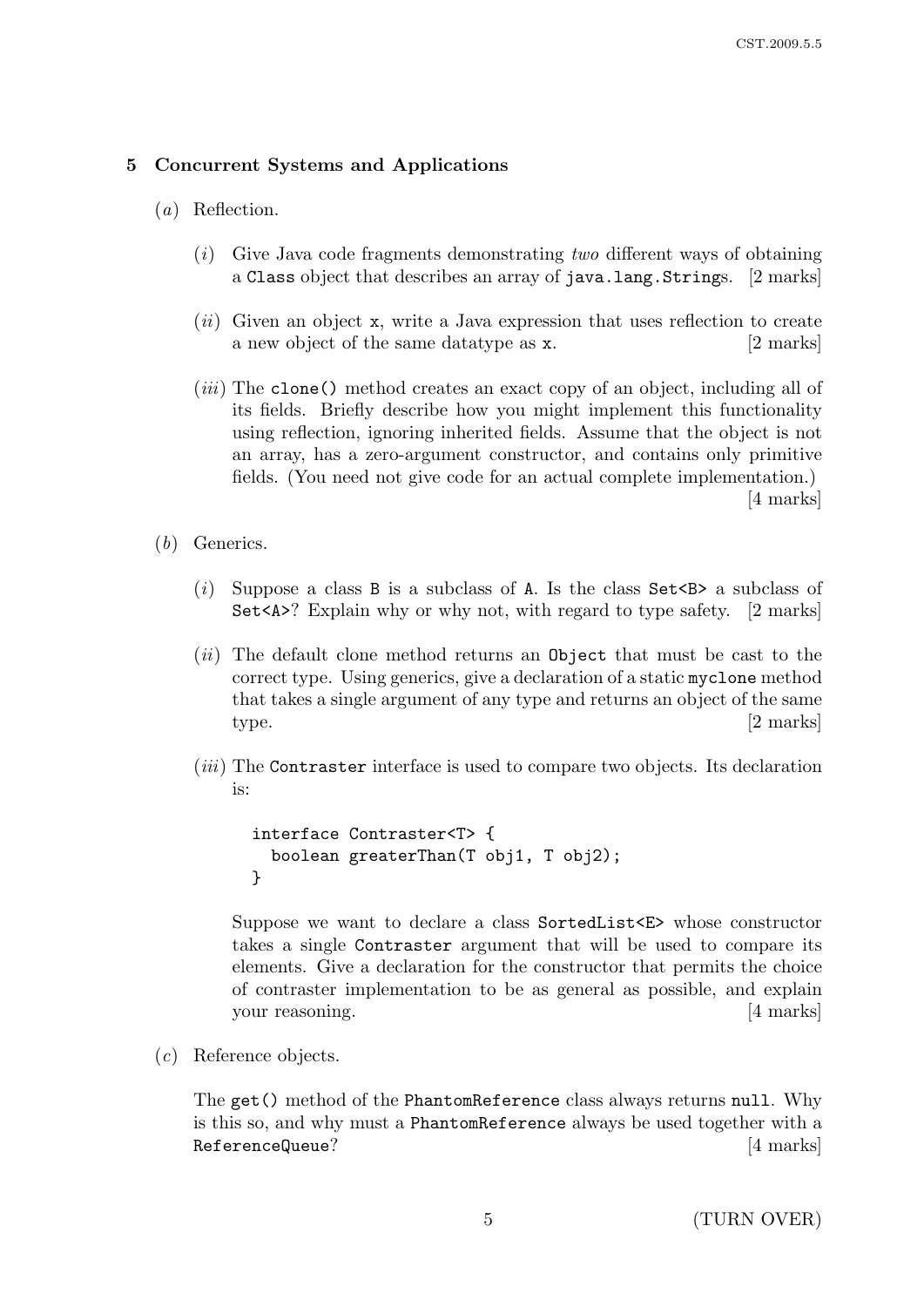#### 6 Concurrent Systems and Applications

(a) The following method is intended to return unique integer values to callers:

```
volatile int x = 0;
int getNext() {
 x = x + 1;
 return x;
}
```
- $(i)$  Two threads call getNext concurrently on the same object. Explain how both threads can receive the result 1. [1 mark]
- (ii) Explain the semantics of the synchronized keyword in Java, and illustrate this by correcting getNext (you may ignore the possibility of integer overflow). [6 marks]
- (*iii*) Explain the meaning of the volatile modifier. Explain whether or not you need to use it with your new implementation of getNext. [2 marks]
- (b) The following method is intended to implement a barrier for synchronization between four threads. The first three threads to call the barrier method are meant to block. These threads are all unblocked when the fourth call is made.

```
int barrierCount = 0;
void synchronized barrier() throws InterruptedException {
 barrierCount ++;
  if (barrierCount < 4) {
    wait();
  } else {
    notifyAll();
} }
```
- (i) A programmer finds that some threads return early, although there have been fewer than four calls to barrier. How can this happen? [2 marks]
- $(ii)$  Rewrite barrier so that threads wait correctly. [2 marks]
- $(iii)$  Explain whether or not it would be correct to use notify in place of notifyAll in your solution. [2 marks]
- (iv) If a thread is interrupted while waiting within barrier then the call to wait will fail with InterruptedException. Rewrite barrier so that, if one thread is interrupted when using a barrier, then any future (or concurrent) calls to that barrier will also fail with InterruptedException. [5 marks]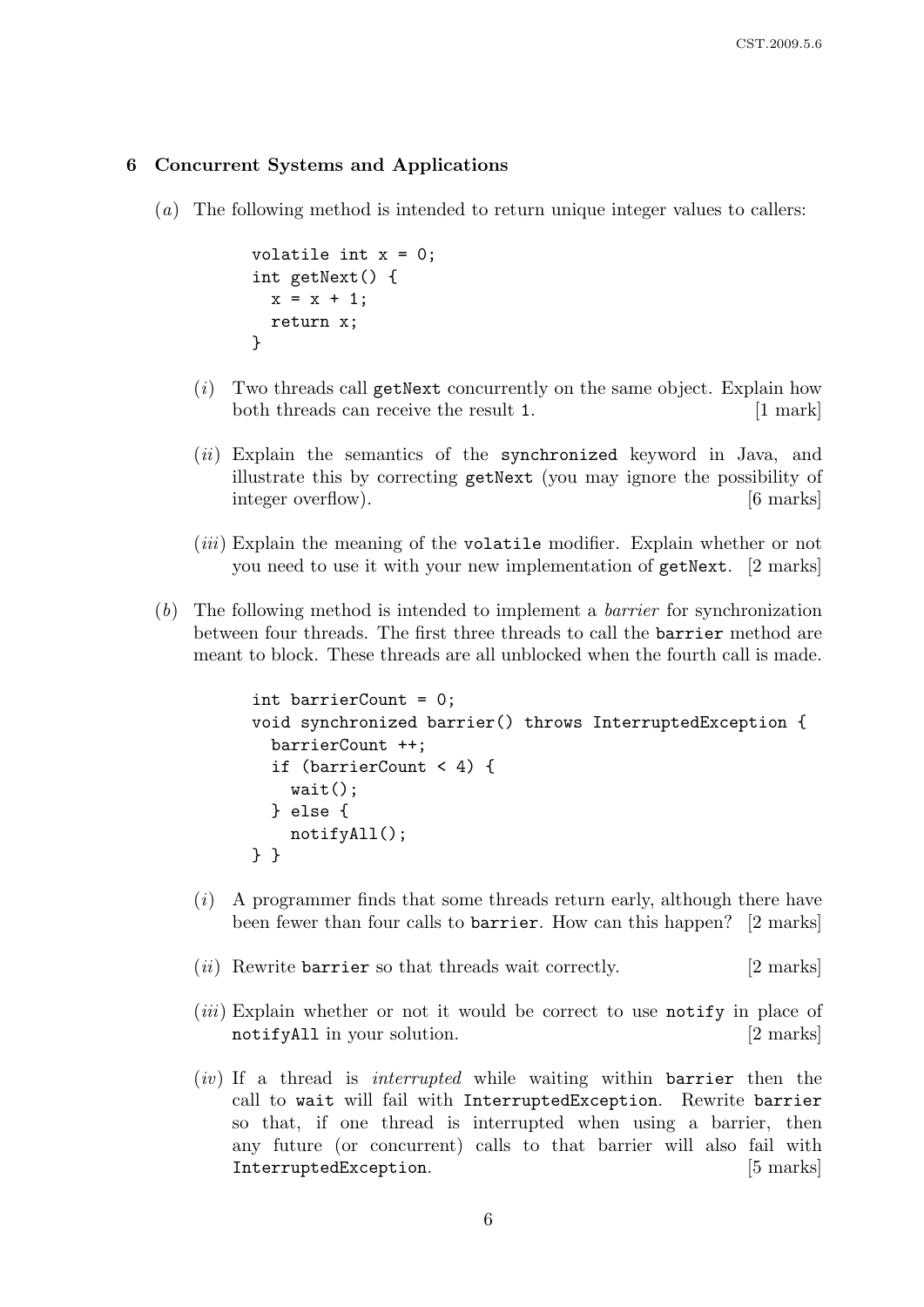## 7 Digital Communication I

|  | $(a)$ Compare flow control with congestion control. |  |  |  | $[2 \text{ marks}]$ |
|--|-----------------------------------------------------|--|--|--|---------------------|
|--|-----------------------------------------------------|--|--|--|---------------------|

- (b) Describe what is meant by *sliding-window protocol*.  $[2 \text{ marks}]$
- (c) Describe how a sliding-window protocol may be used to implement flow control. [2 marks]
- (d) Explain why implementing flow control in this manner is not a good idea. [2 marks]
- (e) Provide an alternative to a sliding-window protocol for the implementation of flow control. [2 marks]
- $(f)$  Consider a sliding-window protocol for a point-to-point link from the surface of the earth to a geostationary satellite. The link speed is 1Gbps and the one-way latency is 125ms.
	- $(i)$  Assuming each packet of data is fixed to 1KByte in length, what is the minimum number of bits you need for the sequence number? [2 marks]

You have been asked to construct an emulation of the satellite link, replicating the behaviour (delay and speed), allowing others to test their applications without using the satellite system. A simple way to do this is to provide an artificial delay of packets, emulating their flight to and from the satellite.

- $(ii)$  For a simple packet length of 1KByte, how much memory is required to emulate the satellite link alone? Comment on other sources of memory utilisation. [2 marks]
- (*iii*) What capabilities must a standard computer have to emulate a link with 1Gbps capacity? Consider the speed and delays in the CPU, memory, and PCI interconnect. Comment on the suitability of a standard PC platform for such a task. [6 marks]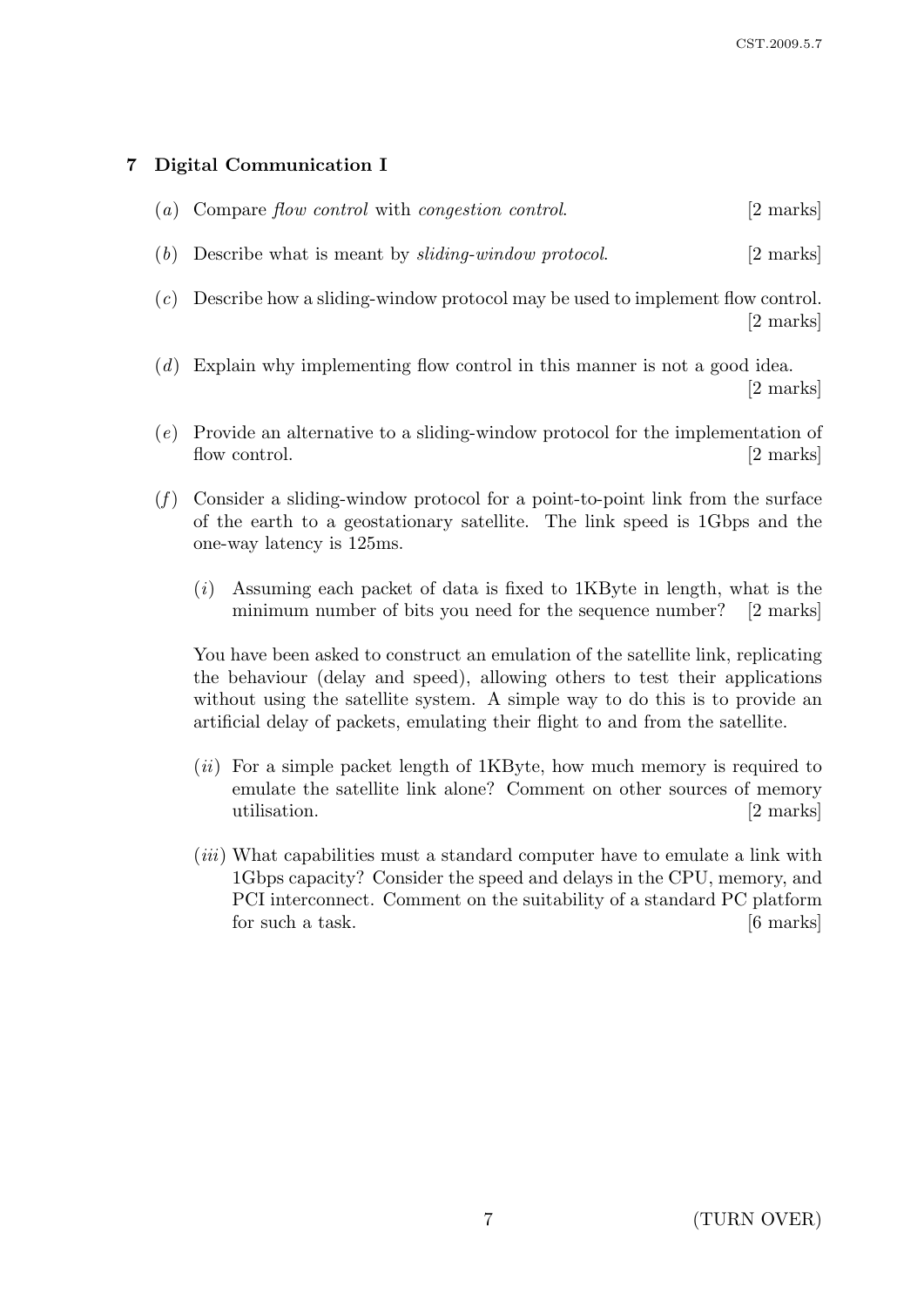## 8 Digital Communication I

- (a) Define the following terms and illustrate with an example.
	- (i) Baud (sometimes referred to as the Baud rate), comparing it with bit rate. [1 mark]
	- (*ii*) Manchester line-encoding. [2 marks]
	- (*iii*) CRC (Cyclic-Redundancy Check) function. [3 marks]
	- $(iv)$  Hamming distance. [3 marks]
- (b) Digital data may be represented as 1's and 0's. On a communications link it may be difficult to differentiate an idle link (consecutive 0's) from a broken link. A number of schemes are used to indicate that the link is idle but functioning; two examples include data scramblers and block codecs.
	- (i) Compare and contrast block codecs with scramblers, taking care to describe each fully. [4 marks]
	- $(ii)$  We wish to achieve an encoded data rate of 1Gbps. Compute the required (symbol) line bit rate for a block codec (e.g. the 8b/10b block codec) and a fixed-length scrambler (e.g. as used in the 64b/66b codec) to achieve a 1Gbps data rate. Which method is more efficient? [2 marks]
	- $(iii)$  Give an example where the  $8b/10b$  block codec would be more desirable than the 64b/66b codec. [2 marks]
	- $(iv)$  Scramblers such as that used in the 64b/66b codec are sometimes referred to as self-synchronising. Describe, using an example if required, what is meant by self-synchronising. [3 marks]